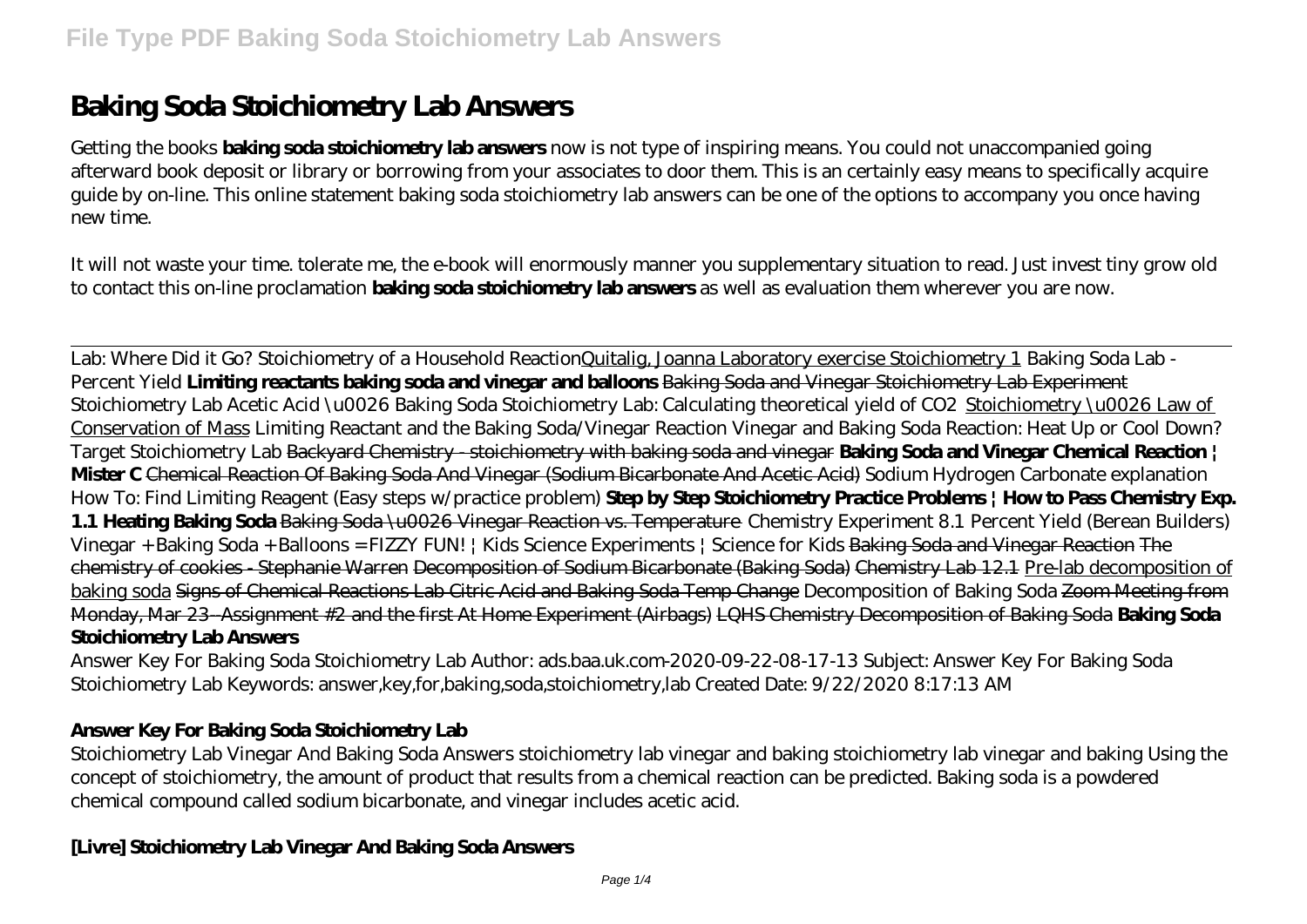# **File Type PDF Baking Soda Stoichiometry Lab Answers**

Vinegar And Baking Soda Stoichiometry Lab Answers Author: ads.baa.uk.com-2020-09-16-00-02-44 Subject: Vinegar And Baking Soda Stoichiometry Lab Answers Keywords: vinegar,and,baking,soda,stoichiometry,lab,answers Created Date: 9/16/2020 12:02:44 AM

# **Vinegar And Baking Soda Stoichiometry Lab Answers**

Chemistry: Stoichiometry and Baking Soda (NaHCO 3) Purposes: 1. Calculate theoretical mass of NaCl based on a known mass of NaHCO 3. 2. Experimentally determine the actual mass of NaCl produced. 3. Calculate the percent yield for your experiment. Reaction Equation:  $NaHCO 3 (s) + HCl(aq) NaCl(s) + CO 2 (g) + H 2 O(l)$ 

# **Stoichiometry and Baking Soda Lab**

• Determine the actual mass of baking soda and record in Table 1; Line 3 • Calculate the number of moles of baking soda (Molar Mass = 84.007 g/mol) and record in Table 1: Line 4 3. Heat : • Place the lid on the crucible so that is about ½ covered • Place the crucible containing baking soda on a pie pan or cookie sheet

# **Lab 21: Stoichiometry – Decomposition of Baking Soda**

10 Mass of Baking Soda + Vinegar (3+7) 11 Mass of Carbon Dioxide lost (10-9) Vinegar and Baking Soda Stoichiometry Lab Purpose: To predict the amount of Carbon Dioxide gas that should be produced in a chemical reaction; then calculate the amount of CO 2 released, the percent yield. Materials: Baking Soda (NaHCO 3), Vinegar (CH 3COOH), 2 beakers and electronic balance. Procedure:

# **Vinegar and Baking Soda Stoichiometry Lab**

Most recently, we observed a small scale reaction that involved baking soda and vinegar. This combination of acetic acid and sodium bicarbonate resulted in the production of sodium acetate, water, and carbon dioxide, as explained by the balanced equation below.HC2H3O2(aq) + NaHCO3 (s) –> NaC2H3O2(aq) + CO2(g) + H2O(l)We performed multiple repetitions…

# **Baking Soda and Vinegar Stoichiometry | The Chem Chapter**

These 2 components react in solution to form carbon dioxide, water, and sodium acetate as shown in the chemical reaction below: Created by LABScI at Stanford 4. (baking soda) + (vinegar) (carbon dioxide) + (water) + (sodium acetate) NaHCO. 3.

# **Stoichiometry: Baking Soda and Vinegar Reactions**

6.The baking soda (sodium bicarbonate) reacts with acids forming carbon dioxide gas which makes the pockets in the cookies. 7. Maillard reaction: proteins and sugars breakdown and rearrange themselves forming ring-like structures reflecting light giving the cookies there brown tint.

#### **Stoichiometry in cookies by alyssa hallgren**

Bookmark File PDF Baking Soda Stoichiometry Lab Report Answers Baking Soda Stoichiometry Lab Report Answers Yeah, reviewing a book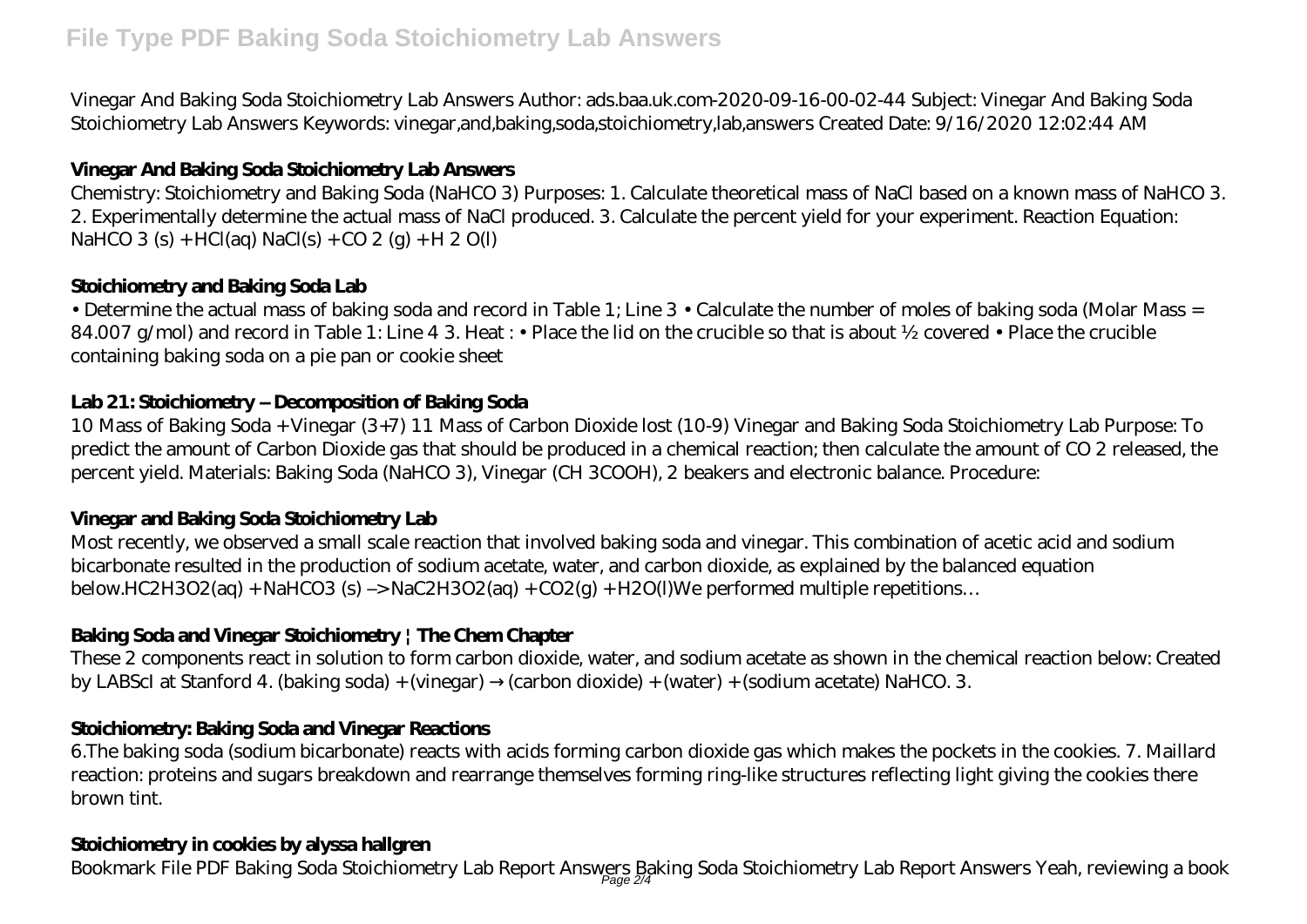baking soda stoichiometry lab report answers could mount up your close friends listings. This is just one of the solutions for you to be successful. As understood, feat does not suggest that you have astonishing points.

#### **Baking Soda Stoichiometry Lab Report Answers**

To find the amount of baking soda in grams, we found the molar mass of baking soda and then converted the initial information that we had, 0.05 moles of baking soda, into grams by multiplying 0.05...

#### **Stoichiometry Lab Report - Google Docs**

First, we had to find the molar mass of baking soda (sodium hydrogen carbonate – NaHCO3). We had to convert .05 moles of baking soda, to grams. To do this we had to use the conversin factor of 1...

#### **Stoichiometry Lab Report - Google Docs**

Lab Hints • Students may ask how much of the baking soda they should use. In keeping with the general practice of not filling a crucible more than half-full, there is no "correct" mass of baking soda to use. This avoids situations where students believe they must use 2.00 g of baking soda or else the experiment "won't work."

#### **Decomposition of Baking Soda - Flinn**

Baking Soda Vinegar Stoichiometry Lab Answers molar volume of a gas laboratory in this experimen. yar tek torrents baking soda vinegar stoichiometry lab. aerogel org » questions and answers. when the power goes out it s like a bunch of savages. strontium side effects

#### **Baking Soda Vinegar Stoichiometry Lab Answers**

lab, we used stoichiometry to calculate how much sodium acetate we would get. The actual mass of the sodium acetate that we produced in this lab was 3.2 grams The calculations we used to find this answer are below The expected (theoretical) mass of the sodium acetate we calculated was 4.1 grams.

#### **Stoichiometry Lab Report - Weebly**

reaction between baking soda and vinegar is: NaHCO 3 + HC 2H 3O 2 NaCH 3COO + CO 2 + H 2O Baking soda + vinegar (acetic acid) sodium acetate + carbon dioxide + water Materials: Each group will be given: 3 Baggies 1 gram balance 2 pipettes 10 mL graduated cylinder 5 grams of baking soda 1 weighing boat

#### **Stoichiometry Air Bag Lab Introduction**

Baking Soda Stoichiometry Lab Answers Pour 20 milliliters of vinegar into a test tube. 3. Measure five grams of baking soda, and pour it inside the test tube with a spoon. 4. Teodora's science blog: Baking Soda and Vinegar Lab Report